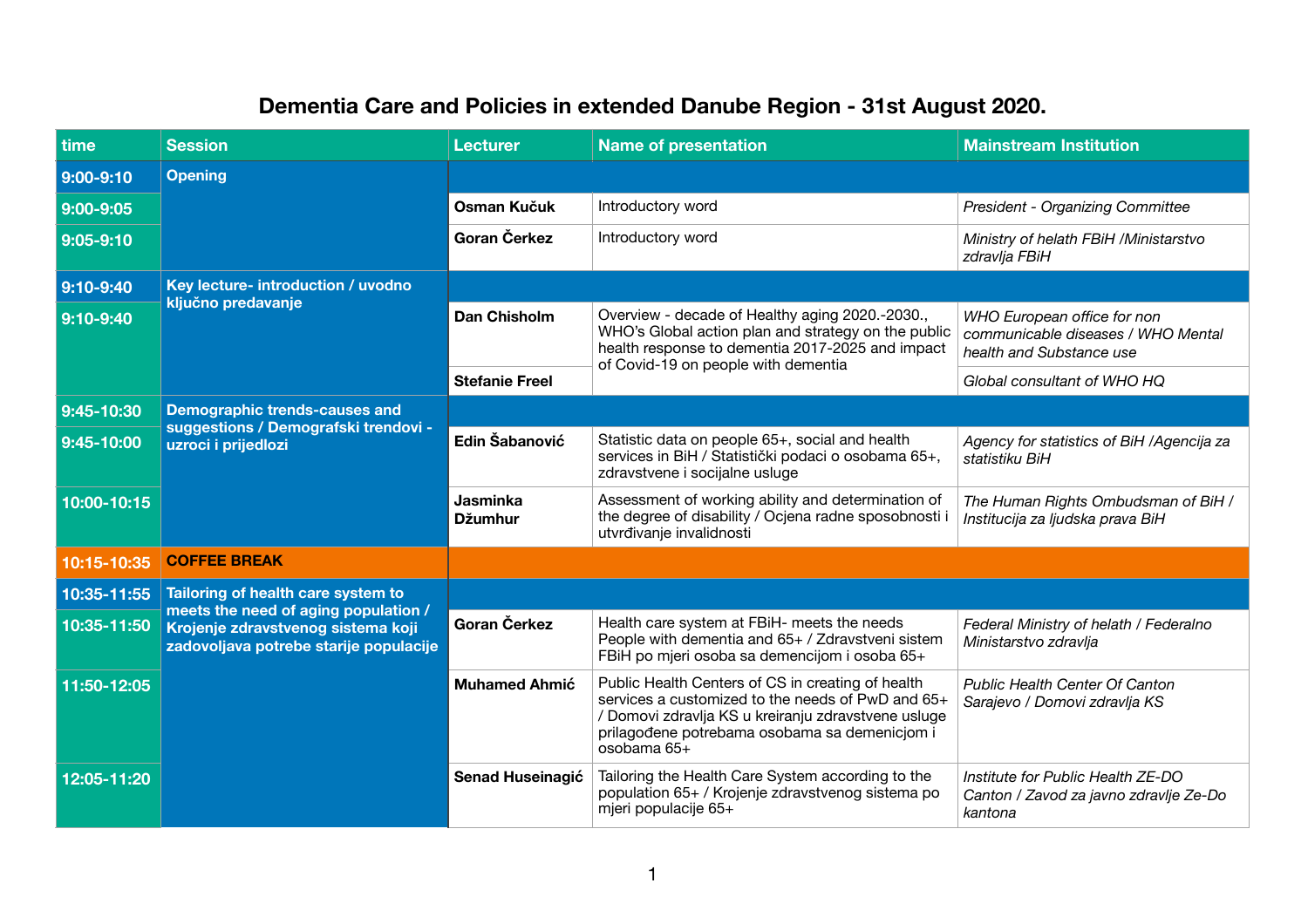| time        | <b>Session</b>                                                                                                                                                                                                                                                                           | <b>Lecturer</b>                      | <b>Name of presentation</b>                                                                                                   | <b>Mainstream Institution</b>                                                                                     |
|-------------|------------------------------------------------------------------------------------------------------------------------------------------------------------------------------------------------------------------------------------------------------------------------------------------|--------------------------------------|-------------------------------------------------------------------------------------------------------------------------------|-------------------------------------------------------------------------------------------------------------------|
| 11:20-11:35 |                                                                                                                                                                                                                                                                                          | Marija Kušan<br><b>Jukić</b>         | Developing psychiatric services for people with<br>dementia in Croatia                                                        | dr. Andrija Štampar Teaching Institute of<br>Public Health / Nastavni Zavod "dr.<br>Andrija Štampar"-Zagreb       |
| 11:35-11:55 |                                                                                                                                                                                                                                                                                          | <b>Rene Tyrian</b>                   | German health care system and national dementia<br>plan                                                                       | German Center for Neurodegenerative<br><b>Diseases</b>                                                            |
| 12:00-12:50 | Age / Dementia friendly society /<br>Prijateljsko društvo demenciji -<br>starijoj populaciji                                                                                                                                                                                             |                                      |                                                                                                                               |                                                                                                                   |
| 12:00-12:20 |                                                                                                                                                                                                                                                                                          | <b>Stefanie Aurer</b>                | Dementia friendly project - Police in community                                                                               | University of Krems - Austria                                                                                     |
| 12:20-12:35 |                                                                                                                                                                                                                                                                                          | <b>Alzbeta Bartova</b>               | Dementia friends pilot in the Czech republic                                                                                  | Charles University, Faculty of Humanities<br>- Czech Republic                                                     |
|             |                                                                                                                                                                                                                                                                                          | <b>Vladimira</b><br><b>Dostalova</b> |                                                                                                                               |                                                                                                                   |
| 12:35-12:50 |                                                                                                                                                                                                                                                                                          | <b>Alma Orahovac</b>                 | Meet a needs people living with dementia in Monte<br>Negro / U susret potrebama osoba koje žive sa<br>demencijom u Crnoj Gori | Futura - Crna Gora                                                                                                |
|             |                                                                                                                                                                                                                                                                                          | Ivana Bulatović                      |                                                                                                                               |                                                                                                                   |
| 12:50-13:50 | <b>LUNCH TIME</b>                                                                                                                                                                                                                                                                        |                                      |                                                                                                                               |                                                                                                                   |
| 13:50-14:45 | The new requests by elderly and<br>people with dementia to corrections<br>in a space -architectural designing<br>and urban planning / Novi zahtjevi<br>starije populacije I osoba sa<br>demencijom za korkecijama u<br>prostoru - arhitektonsko oblikovanje i<br>urbanističko planiranje |                                      | <b>PARALLEL SESSION</b>                                                                                                       |                                                                                                                   |
| 13:50-14:10 |                                                                                                                                                                                                                                                                                          | <b>Mihaela Zamfir</b>                | Meet a needs of elderly as result of the new living<br>facts - architectural attitude                                         | Ion Mincu University of Architecture and<br>Urbanism, Bucharest, Romania.                                         |
| 14:10-14:30 |                                                                                                                                                                                                                                                                                          | Osman Kučuk                          | People living with dementia in old housing system<br>and requirements of modern time                                          | Centar za demenciju                                                                                               |
| 14:30-14:45 |                                                                                                                                                                                                                                                                                          | Amela Hajrić                         | Marking of a spaces in Health Institutions /<br>Označavanje prostora zdravstvenih ustanova                                    | Alzheimer udruženje AiR - Working group<br>people with dementia in BiH / Radna<br>grupa osoba sa demencijom u BiH |
| 14:50-15:35 | Long Term Care / Dugotrajna njega                                                                                                                                                                                                                                                        |                                      | <b>PARALLEL SESSION</b>                                                                                                       |                                                                                                                   |
| 14:50-15:05 |                                                                                                                                                                                                                                                                                          | Magda Tsolaki                        | Non pharmacological interventions in MCI patients                                                                             | Aristotle University of Thessaloniki                                                                              |
| 15:05-15:20 |                                                                                                                                                                                                                                                                                          | <b>Andrea Fabbo</b>                  | The model of Cogs Clubs in Italy: a psychosocial<br>intervention for people with dementia                                     | Health Authority and Services of Modena<br>(AUSL)                                                                 |
| 15:20-15:35 |                                                                                                                                                                                                                                                                                          | <b>Marianna Tsatali</b>              | Caregiver support in Greece - identifying needs and<br>creating opportunities for caregivers                                  | <b>Greek Alzheimer Association</b>                                                                                |
| 14:00-15:30 | National Dementia Strategies/Plans                                                                                                                                                                                                                                                       |                                      | <b>PARALLEL SESSION</b>                                                                                                       |                                                                                                                   |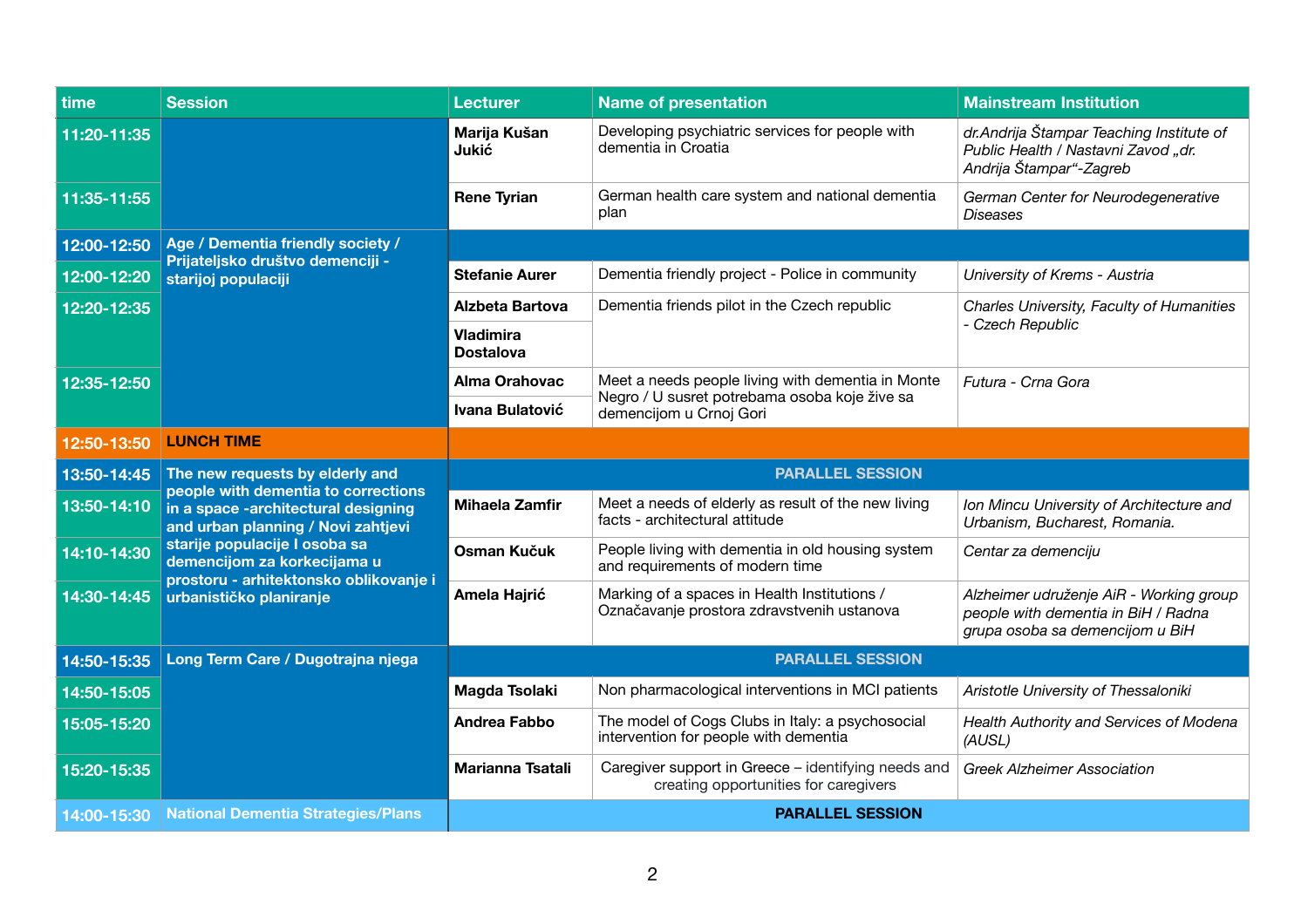| time        | <b>Session</b>                                                                     | <b>Lecturer</b>                     | <b>Name of presentation</b>                                                                                                                      | <b>Mainstream Institution</b>                          |
|-------------|------------------------------------------------------------------------------------|-------------------------------------|--------------------------------------------------------------------------------------------------------------------------------------------------|--------------------------------------------------------|
| 13:50-14:05 |                                                                                    | <b>Marianna Tsatali</b>             | Development of National Dementia Strategy                                                                                                        | <b>Greek Alzheimer Association</b>                     |
| 14:05-14:20 |                                                                                    | <b>Stefania Zlobec</b>              | Developing of the new National Dementia Strategy<br>2020./2023.                                                                                  | Spominčica - Alzheimer Slovenia                        |
| 14:20-14:35 |                                                                                    | Tim<br>Schmachtenberg               | Comparing national dementia plans and strategies<br>in Europe - Is there a focus of care for people with<br>dementia from a migration background | German Center for Neurodegenerative<br>Diseases (DNZE) |
|             |                                                                                    | <b>Jessica Monsees</b>              | People with Migration background and dementia                                                                                                    | German Center for Neurodegenerative<br>Diseases (DNZE) |
| 14:35-14:50 |                                                                                    | <b>Jean Georges</b>                 | National dementia strategies in Europe                                                                                                           | <b>Alzheimer Europe</b>                                |
| 14:50-15:05 |                                                                                    | <b>Marc Wortmann</b>                | Importance of National Dementia Plans                                                                                                            | Marc Wortmann Consluitancy                             |
| 15:05-15:20 |                                                                                    | <b>Chris Lynch</b>                  | Maintaining dementia<br>From Plan to Impact-<br>as a priority in unprecedented times                                                             | Alzheimer Disease International                        |
| 15:20-15:30 |                                                                                    | Q&A                                 |                                                                                                                                                  |                                                        |
| 15:30-16:15 | <b>PANEL DISCUSSION - UNMET NEEDS</b><br>OF PEOPLE WITH DEMENTIA AND<br>PEOPLE 65+ | <b>Tatjana Neidhart - moderator</b> |                                                                                                                                                  |                                                        |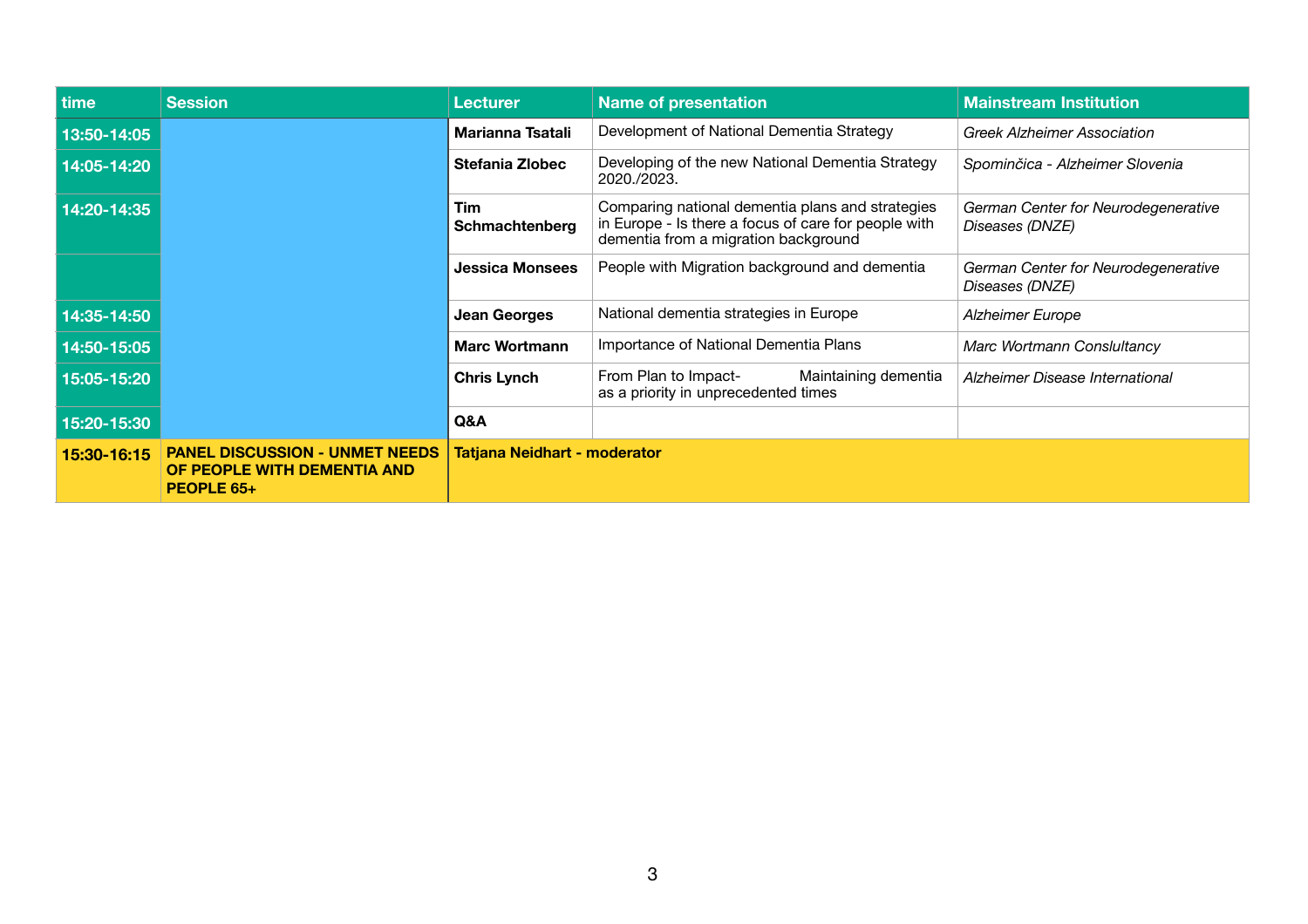| iCoDem/20 - Dementia at the time of Covid-19 1st September 2020. |                                                     |                               |                                                                                                                                                                     |                                                                                        |
|------------------------------------------------------------------|-----------------------------------------------------|-------------------------------|---------------------------------------------------------------------------------------------------------------------------------------------------------------------|----------------------------------------------------------------------------------------|
| <b>Time</b>                                                      | <b>Session</b>                                      | <b>Lecturer</b>               | <b>Naime of presentation</b>                                                                                                                                        | <b>Mainstream Institution</b>                                                          |
| $9:00 - 9:10$                                                    | <b>Opening</b>                                      |                               |                                                                                                                                                                     |                                                                                        |
| 9:00-9:05                                                        |                                                     | <b>Osman Kučuk</b>            | Introductory word                                                                                                                                                   | President - Organizing<br>Committee                                                    |
| $9:05 - 9 10$                                                    |                                                     | <b>Aida Pilav</b>             | Introductory word                                                                                                                                                   | Institute for Public Health of<br>Canton Sarajevo                                      |
| 9:10-10:05                                                       | <b>COVID-19 Prevention and hospital</b>             |                               |                                                                                                                                                                     |                                                                                        |
| 9:10-9:25                                                        | experiences                                         | <b>Medina Bićo</b>            | Example of good practice: prevention of<br>spread Covid-19 infection at BP Canton/<br>Primjeri dobre prakse u suzbijanju širenja<br>Covid-19 infekcije u BP Kantonu | Public Health Institute of BP<br>Canton / Zavod za javno zdravlje<br><b>BP</b> Kantona |
| 9:25-9:45                                                        |                                                     | <b>Andrea Fabbo</b>           | The management of people with dementia in<br>a Special Care Unit during Covid-19 crisis:<br>our experience                                                          | <b>Public Health Authority and</b><br>Services of Modena                               |
| 9:45-10:05                                                       |                                                     | Zvezdan Pirtošek              | Delirium at persons with dementia / Delirijum<br>kod osoba sa demencijom                                                                                            | UKC Ljubljana                                                                          |
| 10:05-10:50                                                      | <b>Timely diagnosis / Pravovremena</b><br>dijagnoza |                               |                                                                                                                                                                     |                                                                                        |
| 10:05-10:30                                                      |                                                     | Smiljana Kostić               | Timely diagnose of dementia / Pravovremena<br>dijagnoza demencije                                                                                                   | Vojno medicinska akademija<br>Beograd                                                  |
| 10:30-10:50                                                      |                                                     | Emina Kučuk                   | Course of dementia / Tok demencije                                                                                                                                  | Centar za demenciju                                                                    |
| 10:50-11:10                                                      | <b>COFFEE BREAK</b>                                 |                               |                                                                                                                                                                     |                                                                                        |
| 11:10-11:55                                                      | <b>Healthy aging / Zdravo starenje</b>              |                               |                                                                                                                                                                     |                                                                                        |
| 11:10-11:25                                                      |                                                     | <b>Mirsad Muftić</b>          | Healthy lifestyles of a heart / Zdravi stilovi<br>života srca-treća životna dob                                                                                     | MHS - privatna ordinacija za<br>fizikalnu terapiju i rehabilitaciju                    |
| 11:25-11:40                                                      |                                                     | Šekib Sokolović               | Vascular aging / Vaskularno starenje                                                                                                                                | <b>UKC Sarajevo</b>                                                                    |
| 11:40-11:55                                                      |                                                     | Jasminka Dželilović<br>Vranić | Kako sačuvati zdravlje mozga                                                                                                                                        | <b>UKC Sarajevo</b>                                                                    |
| 12:00-13:15                                                      | <b>Development of social and health</b>             |                               |                                                                                                                                                                     |                                                                                        |